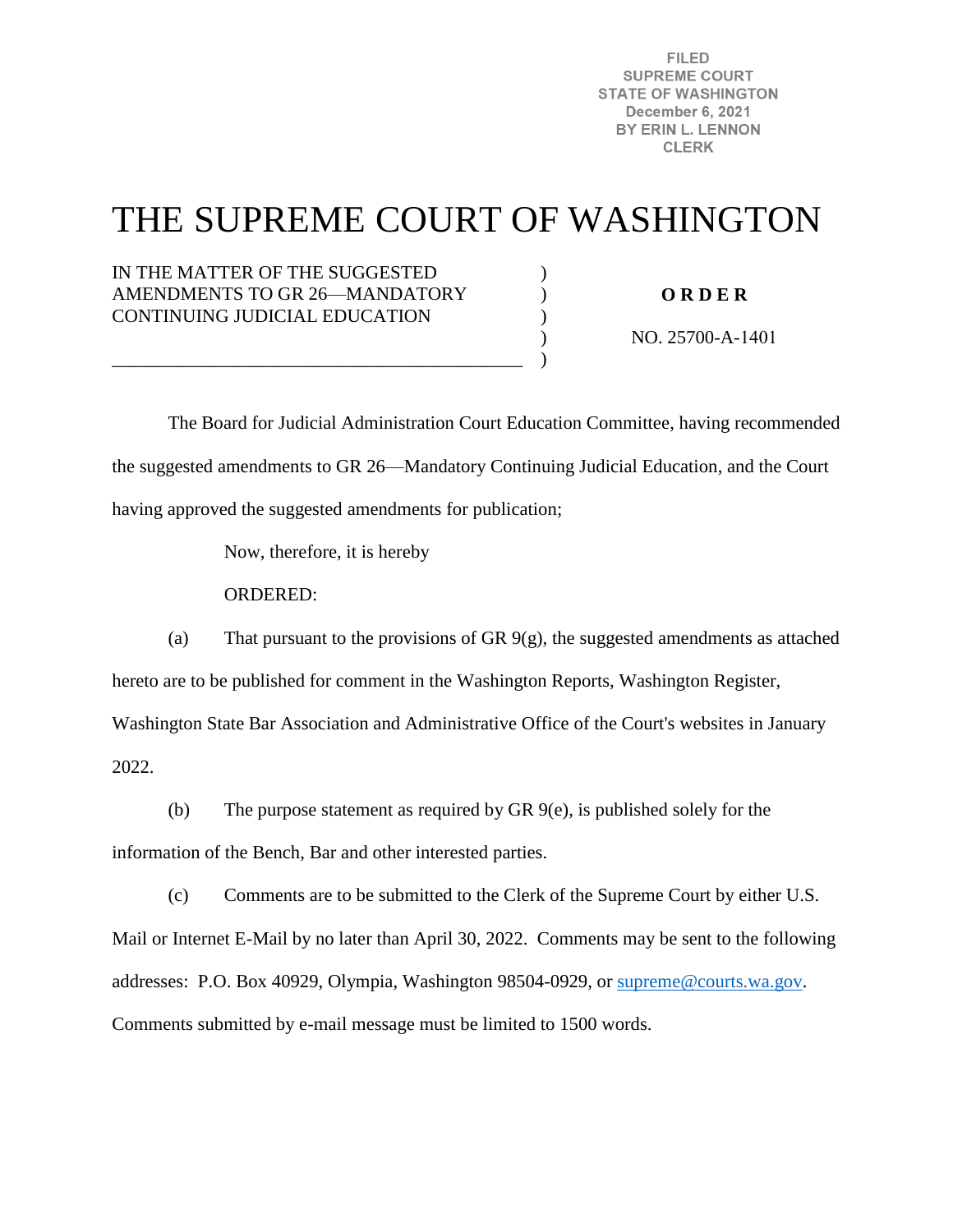#### Page 2 ORDER IN THE MATTER OF THE SUGGESTED AMENDMENTS TO GR 26—MANDATORY CONTINUING JUDICIAL EDUCATION

DATED at Olympia, Washington this 6th day of December, 2021.

For the Court

Conzález C.J.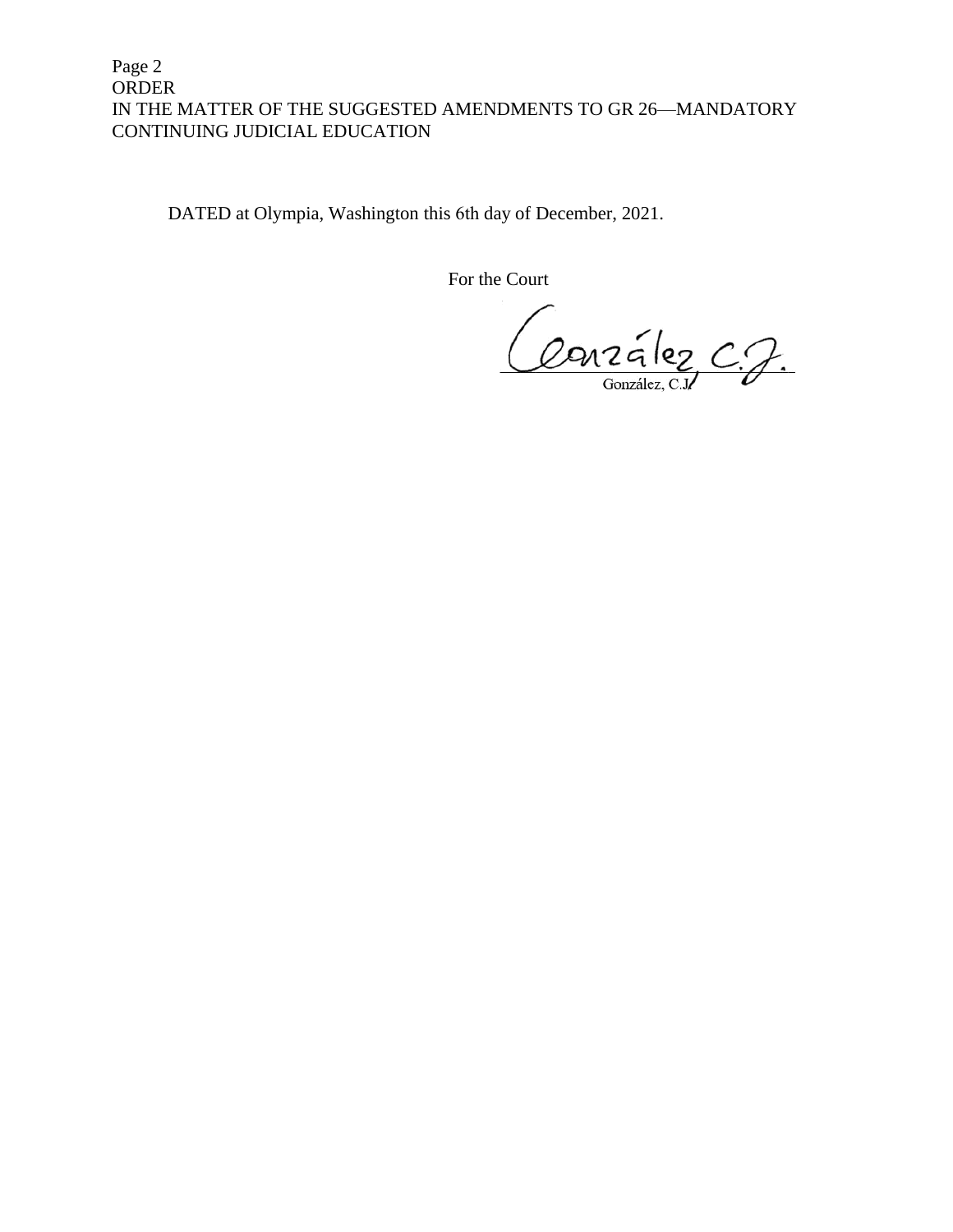## **GR 9 COVER SHEET**

## **Suggested Amendments to GR 26**

## **GR 26 MANDATORY CONTINUING JUDICIAL EDUCATION**

## **Submitted by the Board of Judicial Administration's Court Education Committee**

**A. Name of Proponent:** The Board of Judicial Administration (BJA), Court Education Committee (CEC).

## **B. Spokespersons:**

- The Honorable Tam Bui, Chair, CEC, Snohomish County District Court, 3000 Rockefeller Ave, MS 508, Everett, WA 98201 (telephone (425) 388-3331)
- □ The Honorable Douglas J. Fair, CEC, Snohomish District Court, 20520 68th Ave W, Lynnwood, WA 98036-7406 (telephone (425) 774-8803)
- **C. Purpose: "**The CEC shall, subject to the approval of the Supreme Court, establish and publish standards for accreditation of continuing judicial education programs and may choose to award continuing judicial education credits for self-study or teaching." [GR 26(c)]The Board for Judicial Administration's Court Education Committee has continually reviewed GR 26 and the standards and recommended changes to meet the needs of the judiciary. The proposed change was requested by the Superior Court Judges' Association and their Equality and Fairness Committee, and further reviewed and approved by the CEC and the BJA. The purpose of the change is to increase education on issues of diversity, equity, and inclusion (DEI)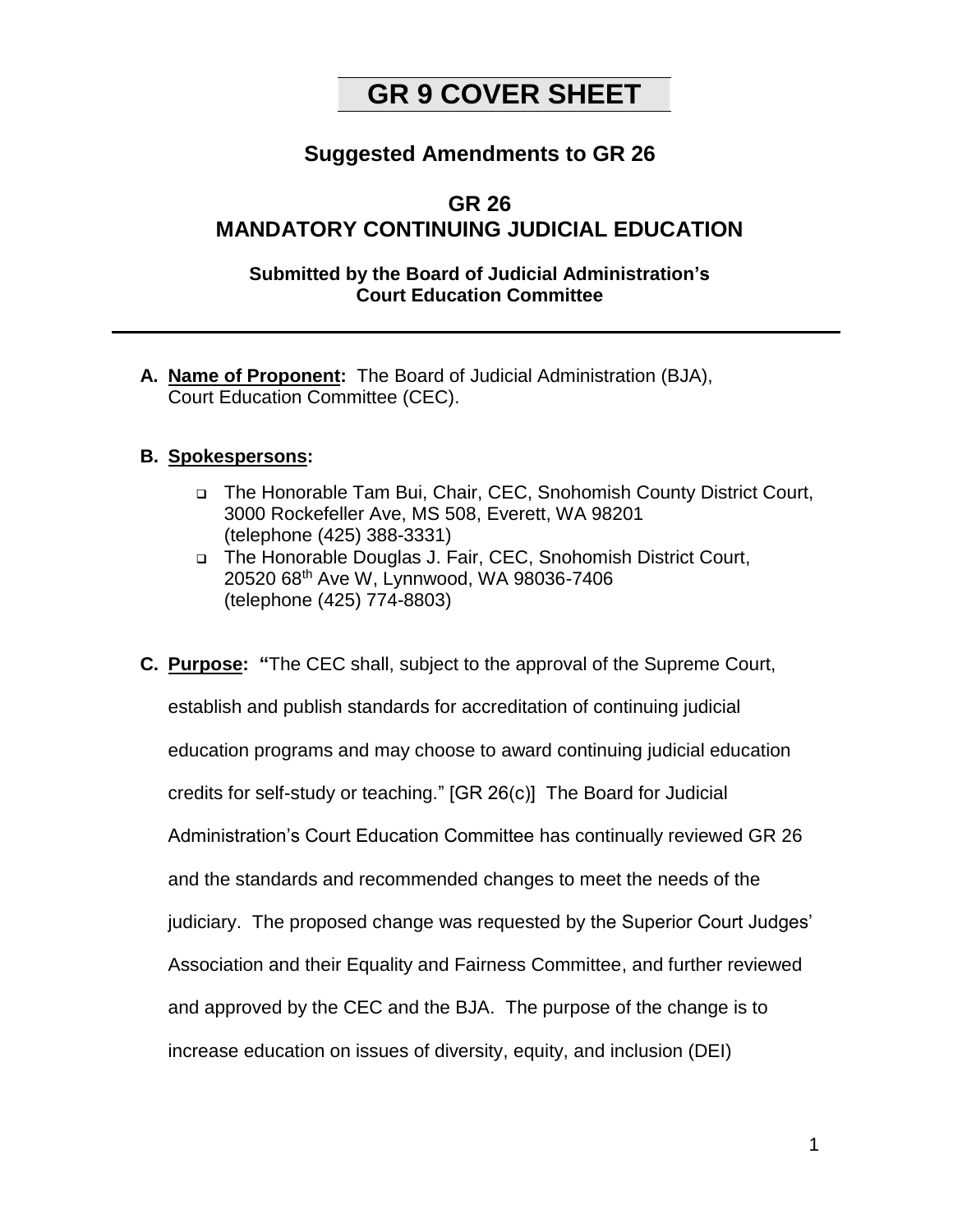throughout the judicial system, and ensure this training by mandating a minimum number of hours in this field.

The changes within GR 26 and the standards require judicial officers receive four and one-half (4.5) credits of education in DEI each reporting period. Additional language includes limits on carry over DEI credits (1.5), and receiving DEI credits via self-study (2.0), and teaching (2.0) for each reporting period.

Additional administrative changes were made regarding offices and divisions within the Administrative Office of the Courts, gender specific language, and the addition of several national bar associations and organizations to approved judicial education sponsors.

- **D. Hearing**: A public hearing is not requested for this change to the rule or the standards.
- **E. Expedited Consideration:** An expedited process is not requested for these changes.

If you need further information or history on GR 26 and the standards, please contact Mr. Phil Zitzelman at [Phil.Zitzelman@courts.wa.gov](mailto:Phil.Zitzelman@courts.wa.gov) or (360) 259-6618.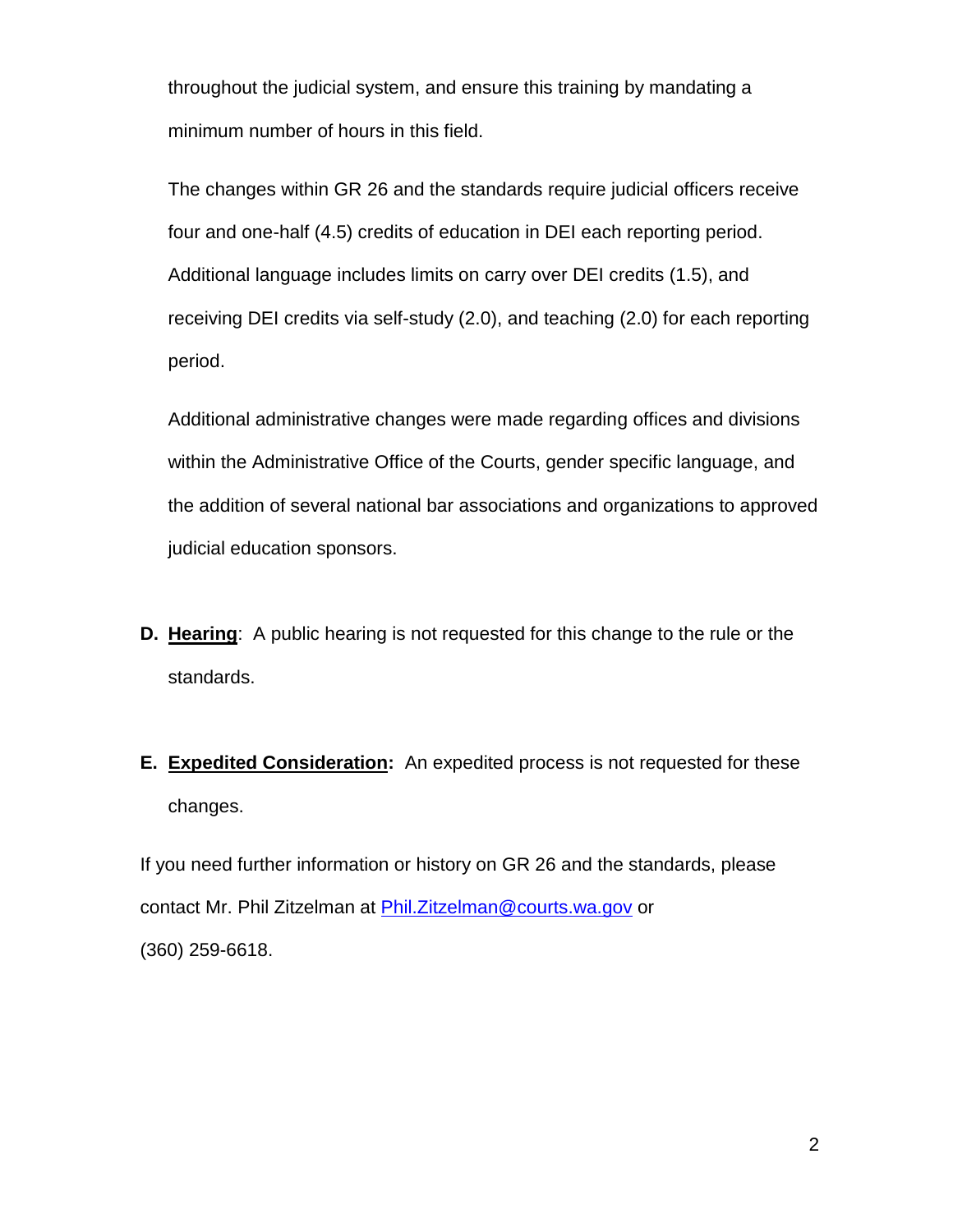#### GR 26

## MANDATORY CONTINUING JUDICIAL EDUCATION

 Preamble. The protection of the rights of free citizens depends upon the existence of an independent and competent judiciary. The challenge of maintaining judicial competence requires ongoing education of judges in the application of legal principles and the art of judging in order to meet the needs of a changing society. This rule establishes the minimum requirements for continuing judicial education of judicial officers.

 (a) Minimum Requirement. Each judicial officer shall complete a minimum of 45 credit hours of continuing judicial education approved by the Board for Judicial Administration's Court Education Committee (CEC) every three years, commencing January 1 of the calendar year following the adoption of this rule. If a judicial officer completes more than 45 such credit hours in a three-year reporting period, up to 15 hours of the excess credit may be carried forward and applied to the judicial officer's education requirement for the following three-year reporting period. At least six credit hours for each three-year reporting period shall be earned by completing programs in judicial ethics approved by the CEC. At least four and one half credit hours for each three-year reporting period shall be earned by completing programs in diversity, equity, and inclusion issues, as approved by the CEC. The fifteen credit hours that may be carried forward may include two credit hours toward the judicial ethics requirement and one and one half credit hours toward the diversity, equity, and inclusion requirement.

(b) Judicial College Attendance.

 1) A judicial officer shall attend and complete the Washington Judicial College program within twelve months of the initial appointment or election to the judicial office.

2) A judicial officer who attended the Washington Judicial College during his or her their term of office in a court of limited jurisdiction shall attend and complete the Washington Judicial College within twelve months of any subsequent appointment or election to the Superior Court. A judicial officer who attended the Washington Judicial College during his or her their term of office in the Superior Court shall attend and complete the Washington Judicial College within twelve months of any subsequent appointment or election as a judicial officer in a court of limited jurisdiction. A judicial officer who attended the Washington Judicial College during his or her their term of office in a superior court or court of limited jurisdiction and is subsequently appointed or elected to an appellate court position is not required to attend the Washington Judicial College.

 3) A judicial officer of a District Court, Municipal Court, Superior Court, or an appellate court, who has been a judicial officer at the time of the adoption of this rule for less than four years but has not attended the Washington Judicial College, shall attend and complete the Washington Judicial College program within twelve months of the adoption of this rule.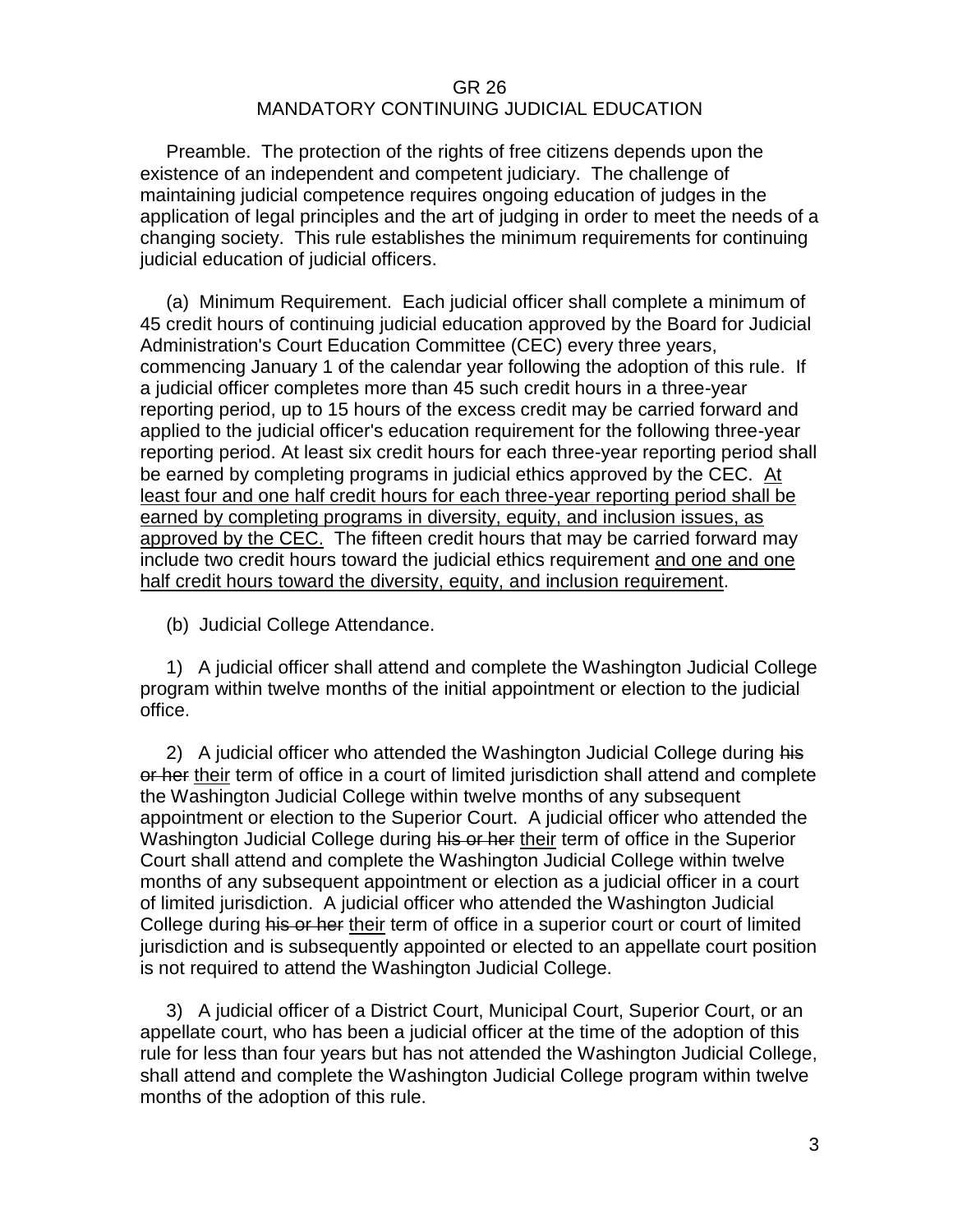(c) Accreditation. The CEC shall, subject to the approval of the Supreme Court, establish and publish standards for accreditation of continuing judicial education programs and may choose to award continuing judicial education credits for self-study or teaching. Continuing judicial education credit shall be given for programs the CEC determines enhance the knowledge and skills that are relevant to the judicial office.

 (d) Compliance Report. Each judicial officer shall file a report with the Administrative Office of the Courts (AOC) on or before January 31 each year in such form as the Administrative Office of the Courts shall prescribe concerning the judicial officer's progress toward the continuing judicial education requirements of sections (a) and (b) of this rule during the previous calendar year. If a judicial officer does not respond by January 31, their credits will be confirmed by default. Judicial officers who do not have the requisite number of hours at the end of their three-year reporting period will have until March 1 to make up the credits for the previous three-year reporting period. These credits will not count toward their current three-year reporting period. AOC shall publish a report with the names of all judicial officers who do not fulfill the requirements of sections (a) and (b) of this rule. The AOC report shall be disseminated by means that may include, but are not limited to, publishing on the Washington Courts Internet web site, publishing the information as part of any voter's guide produced by or under the direction of the Administrative Office of the Courts, and releasing the information in electronic or printed form to media organizations throughout the Washington State.

 (e) Delinquency. Failure to comply with the requirements of this rule may be deemed a violation of the Code of Judicial Conduct that would subject a judicial officer to sanction by the Commission on Judicial Conduct.

 (f) Definition. The term "judicial officer" as used in this rule shall not include judges pro tempore but shall otherwise include all full or part time appointed or elected justices, judges, court commissioners, and magistrates.

[Adopted effective July 1, 2002; amended effective November 26, 2002; December 31, 2003; December 31, 2007; January 1, 2013; December 8, 2015.]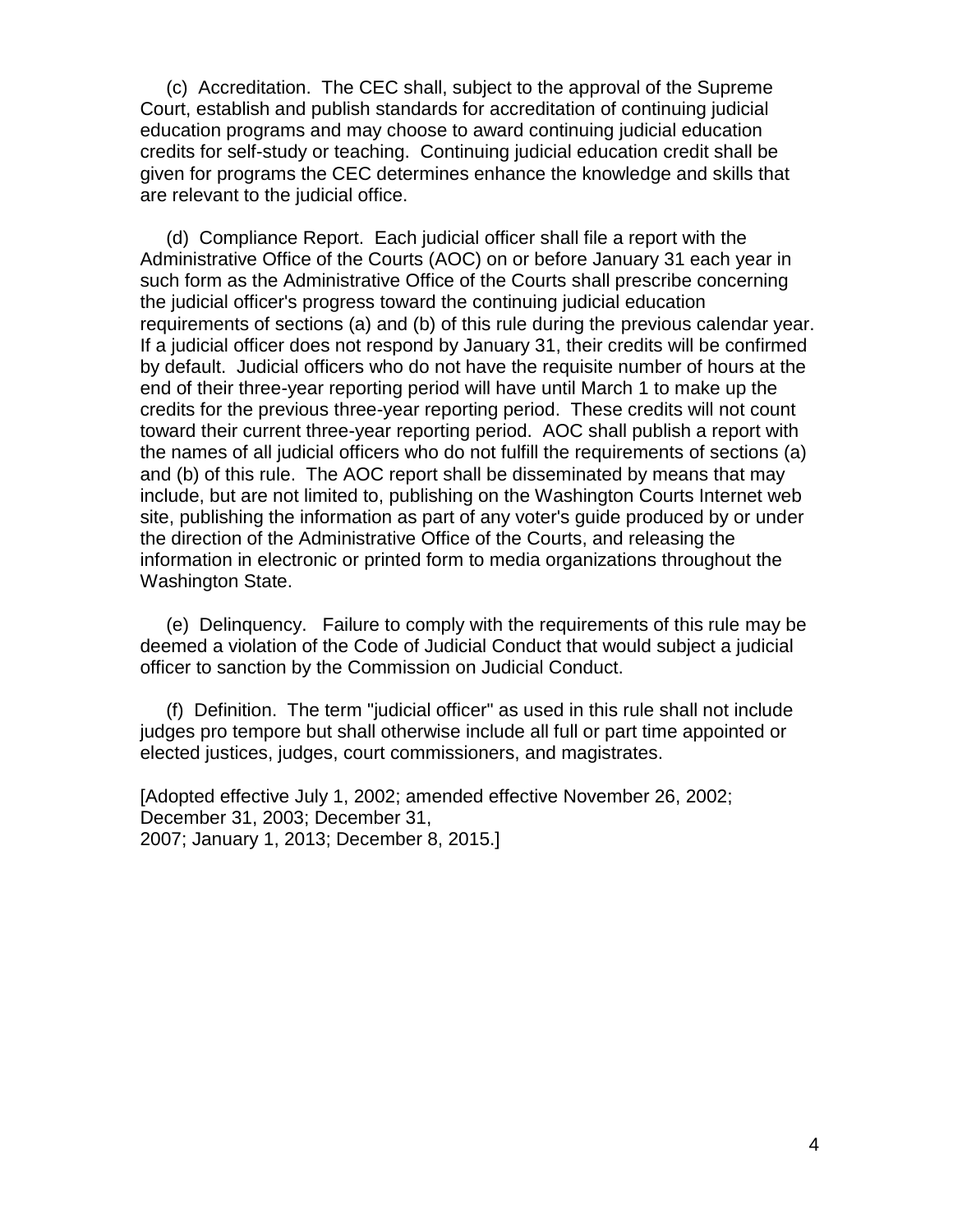#### **WASHINGTON STATE JUDICIAL EDUCATION MANDATORY CONTINUING JUDICIAL EDUCATION STANDARDS**

## **Section 1: Organization and Administration**

#### **1. Supreme Court**

The Supreme Court is the rule-making authority for the integrated judicial branch of government in Washington.

#### **2. Board for Judicial Administration (BJA)**

The Board for Judicial Administration provides policy review and program leadership for the courts at large, including recommending rules to the Supreme Court that improve the judicial branch of government in our state.

#### **3. Court Education Committee (CEC)**

The Court Education Committee is a standing committee of the BJA and assists the Supreme Court and the BJA in developing educational policies and standards for the court system. The CEC provides budget and appropriation support, monitors the quality of educational programs, coordinates in-state and out-of-state educational programs and services, recommends changes in policies and standards, and approves guidelines for accrediting training programs.

#### **4. Mandatory Continuing Judicial Education (MCJE)**

The responsibilities of the CEC will be to:

- a) Administer General Rule (GR) 26;
- b) Establish operating procedures consistent with this rule;
- c) Report annually to the Supreme Court and publicly release names of judicial officers who have not complied with the rule.

#### **5. Administrative Office of the Courts (AOC)**

- a) **Administrative Office the Courts.** Under the direction of the Supreme Court and CEC, the (AOC) shall develop guidelines for the implementation of the standards, and shall develop, administer, and coordinate judicial education programs throughout the state. The AOC will also track and monitor attendance at continuing judicial education programs accredited by the CEC.
- b) **Office of Trial Court Services and Judicial Education.** The Judicial Education Unit of AOC shall work with the CEC educational committees of the judicial associations and other ad hoc groups to prepare and implement judicial education programs. The unit AOC shall coordinate all CEC judicial education programs, provide staff for the CEC, and evaluate educational programs. Further, the Judicial Education Unit AOC staff shall provide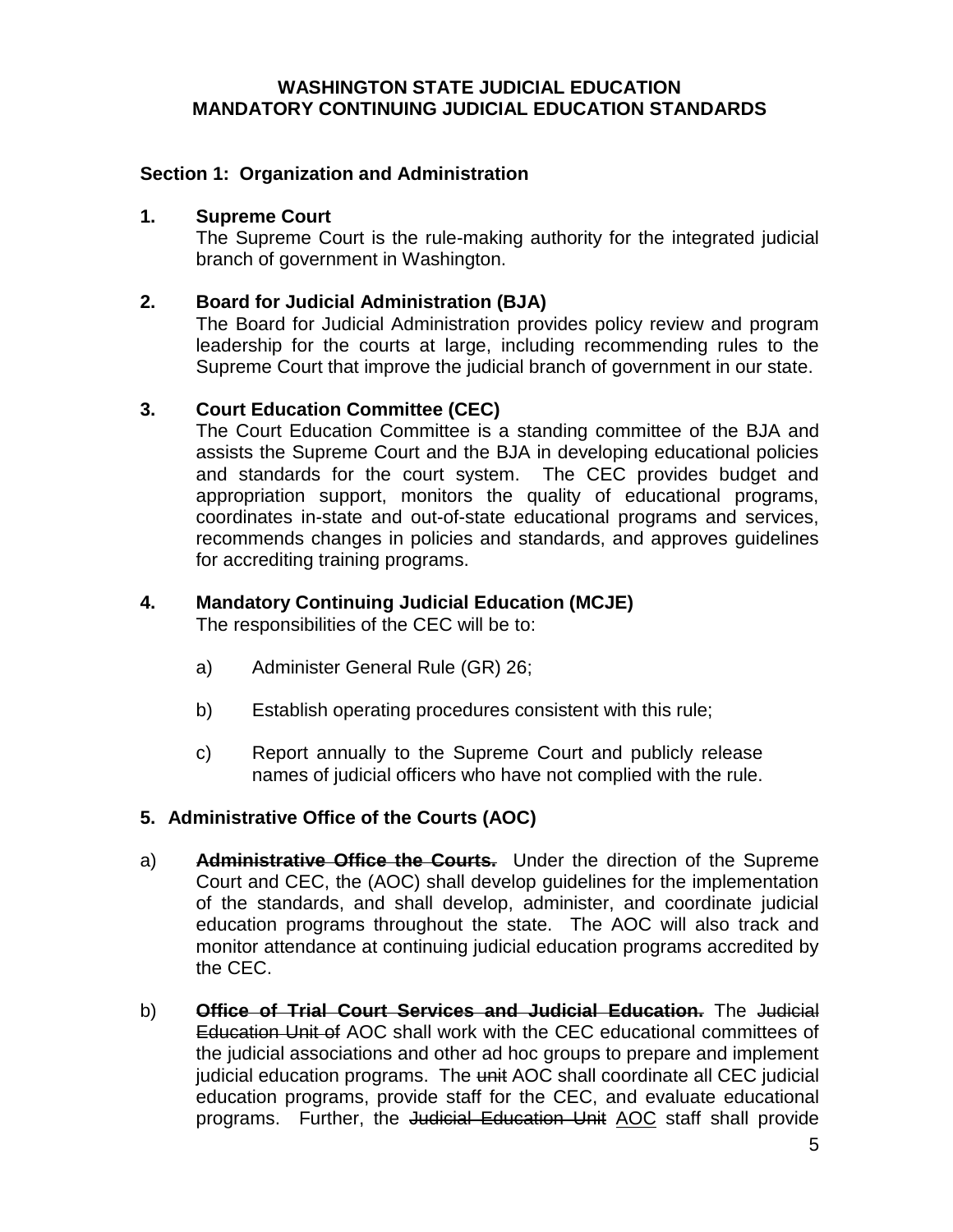support and assistance to judicial advisory committees in the planning, development, implementation, and evaluation of education programs consistent with established standards and requirements for judicial education.

The AOC shall maintain the official transcript for each judicial officer based on: 1) attendance records at all CEC accredited education programs; 2) the attendance records of accredited sponsors based on their submissions; and 3) the individual education reports. Based on that official record, AOC will report annually to the Supreme Court.

## **Section 2: General Standards for Continuing Judicial Education**

## **1. Credit for Continuing Judicial Education (CJE)**

During his or her their three (3)-year reporting cycle, each judicial officer must complete forty-five (45) hours of CJE credits, six (6) of which are in the area of judicial ethics, and four and one half (4.5) are in the area of diversity, equity, and inclusion (DEI). This requirement may be met either by attending approved courses or completing other continuing judicial or legal education activity approved for credit by the CEC, as described below.

- a) At least thirty (30) hours, of which at least four (4) hours are in the area of judicial ethics, and three (3) hours in the area of DEI, must be completed by attending accredited courses. "Attending" is defined as (1) presenting for, or being present in the audience at, an accredited CJE course when and where the course is being presented; (2) presenting for, or participating through an electronic medium in, an accredited CJE course at the time the course is being presented; or (3) participating through an electronic medium in an accredited CJE course that has been pre-recorded, but for which faculty are available to answer questions while the course is being presented.
- b) Up to fifteen (15) hours, of which up to two (2) hours are in the area of judicial ethics and two (2) hours in the area of DEI, may be completed through self-study by listening to, or watching, prerecorded accredited CJE courses. Judicial officers completing credits by self-study must report them to the AOC.
- c) Up to fifteen (15) hours, of which up to two (2) hours are in the area of judicial ethics, and two (2) hours in the area of DEI, may be completed through teaching at accredited CJE courses and/or publishing legal writing. A judicial officer may complete up to three (3) hours of teaching credits for each hour of presentation. Credits for published legal writing must be approved by the CEC. Judicial officers completing credits by teaching or writing must report them to the AOC.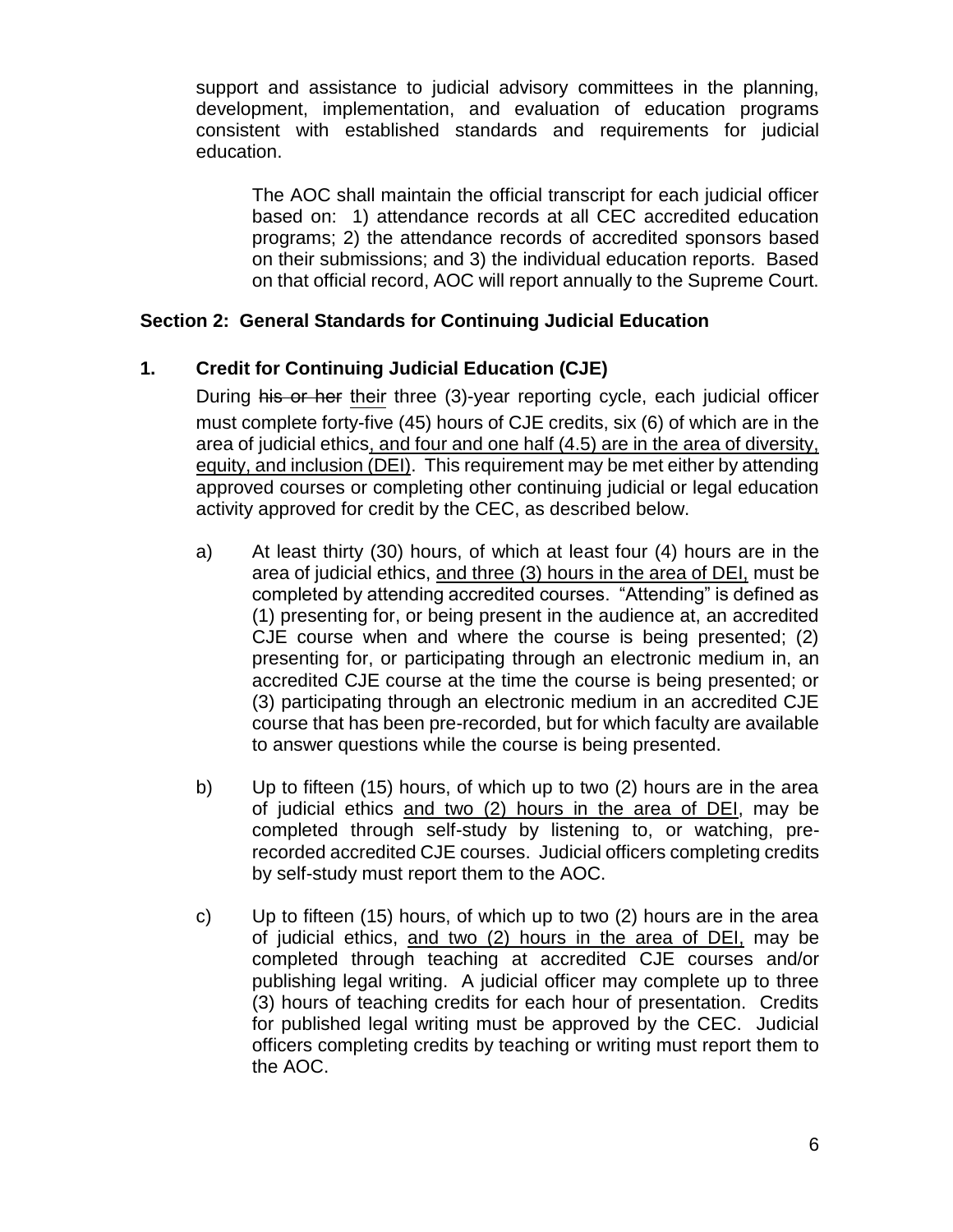- d) Up to three hours may be completed by visits to correctional and similar institutions. Judicial officers completing credits by institutional visits must report them to the AOC.
- e) Judicial officers may attend a combination of approved local, state, or national programs.
- f) A judicial officer may complete credits through other courses that directly aid the judicial officer in performing his or her their specific judicial duties and are approved by the CEC.

## **2. Carry-Over**

If a judicial officer completes more than 45 such credit hours in a three-year reporting period, up to 15 hours of excess credits may be carried forward and applied to the judicial officer's education requirement for the following three-year reporting period. The 15 credit hours that may be carried forward may include two (2) credit hours toward the ethics requirement and one and one half (1.5) credits of DEI.

## **3. Judicial College Attendance**

Each judicial officer shall attend and complete the Washington Judicial College program within 12 months of initial appointment or election to the judicial office.

## **4. Credit Calculation**

Credit is calculated on the basis of 1 credit for each 60 minutes of actual subject presentation/participation, not including introductions, overviews, closing remarks, presentation during meals, or keynote addresses unless clearly identified in the agenda as a substantive legal presentation.

## **Section 3: Program Accreditation**

## **1. Washington State Judicial Branch Sponsors**

Attendance at any education program sponsored by the following shall be presumed to meet standards and be accredited:

- a) Washington State Supreme Court
- b) Administrative Office of the Courts
- c) Judicial education programs of Court Education Committee (CEC)
- d) Court of Appeals (COA)
- e) Superior Court Judges' Association (SCJA)
- f) District and Municipal Court Judges Association (DMCJA)
- g) Washington State Supreme Court Commissions Minority and Justice **Commission**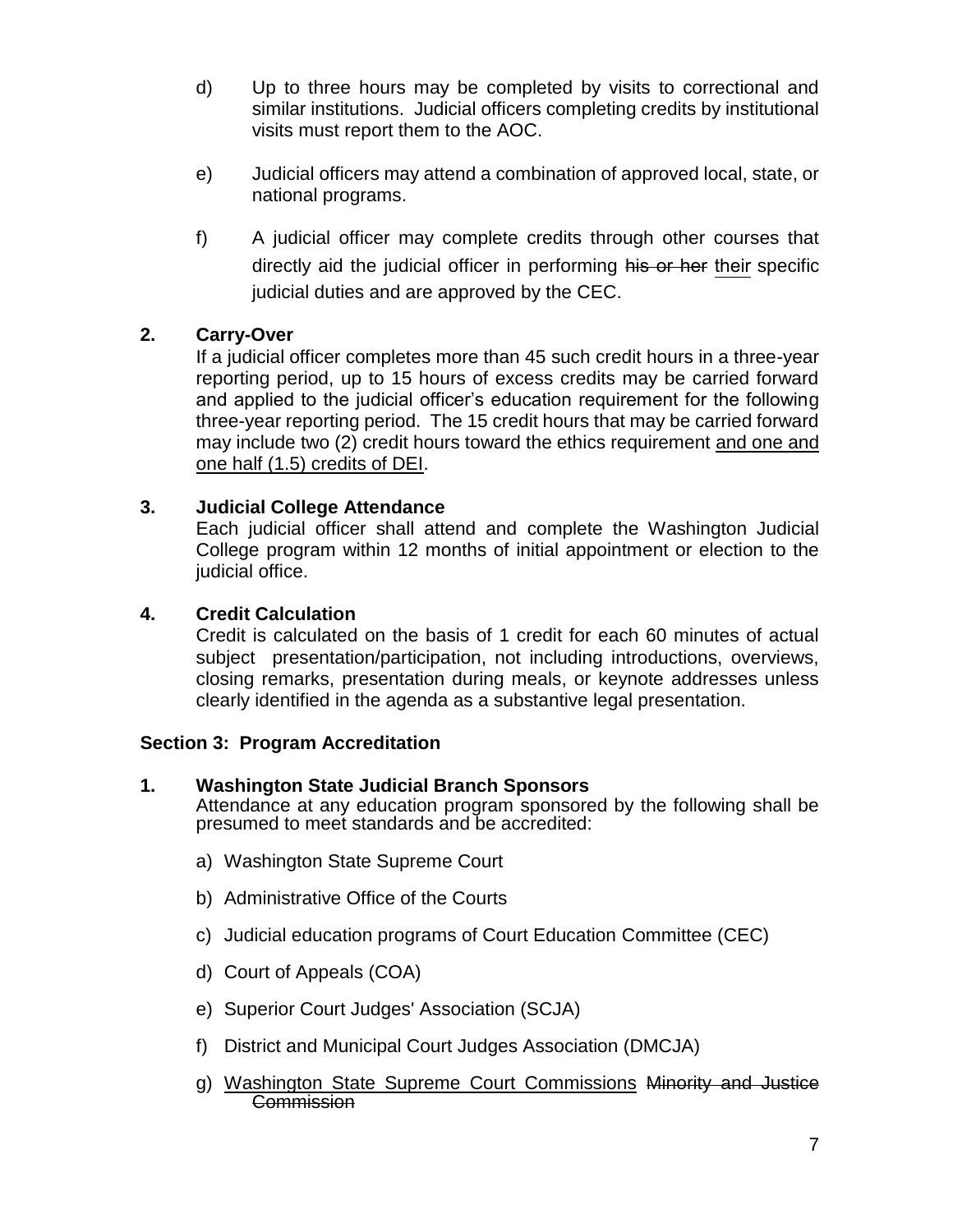h) Commission on Gender and Justice

## **2. Other Judicial Education Sponsors**

Attendance at any education program sponsored by the following shall be presumed to meet standards and be accredited:

- a) The National Judicial College in Reno, including the University of Nevada Masters and Ph.D. in Judicial Studies and Web-based programs.
- b) American Academy of Judicial Education
- c) New York University's Appellate Judges Seminar
- d) University of Virginia's Master of Laws in the Judicial Process (LLM)
- e) The National Center for State Courts (NCSC) programs such as those sponsored by the American Judges Association, the Institute for Court Management, National Council of Probate Judges, and the National Association of Women Judges
- f) Programs approved for Tuition Assistance by CEC
- g) The Judicial Division of the American Bar Association (ABA)
- h) The Judicial Divisions of all National Bar Associations
- i) National Asian Pacific Bar Association
- j) National Bar Association
- k) Hispanic National Bar Association.
- l) National Conference of Women's Bar Associations
- m) North American South Asian Bar Association
- n) National Lesbian and Gay Lawyer Association
- o) National Association of Women Lawyers
- p) National Native American Bar Association
- q) Tribal Courts in Washington State and nationally

#### **3. Other Continuing Professional Education Programs**

To receive credit for attending or serving as faculty at a program sponsored by an organization other than those listed above, a judicial officer may file with the AOC an agenda of the program, which will be submitted to the CEC for possible accreditation. Courses approved by the Washington State Bar Association for continuing legal education credits that deal with substantive legal topics, statutory, constitutional, or procedural issues that come before the judicial officer will usually qualify for CJE.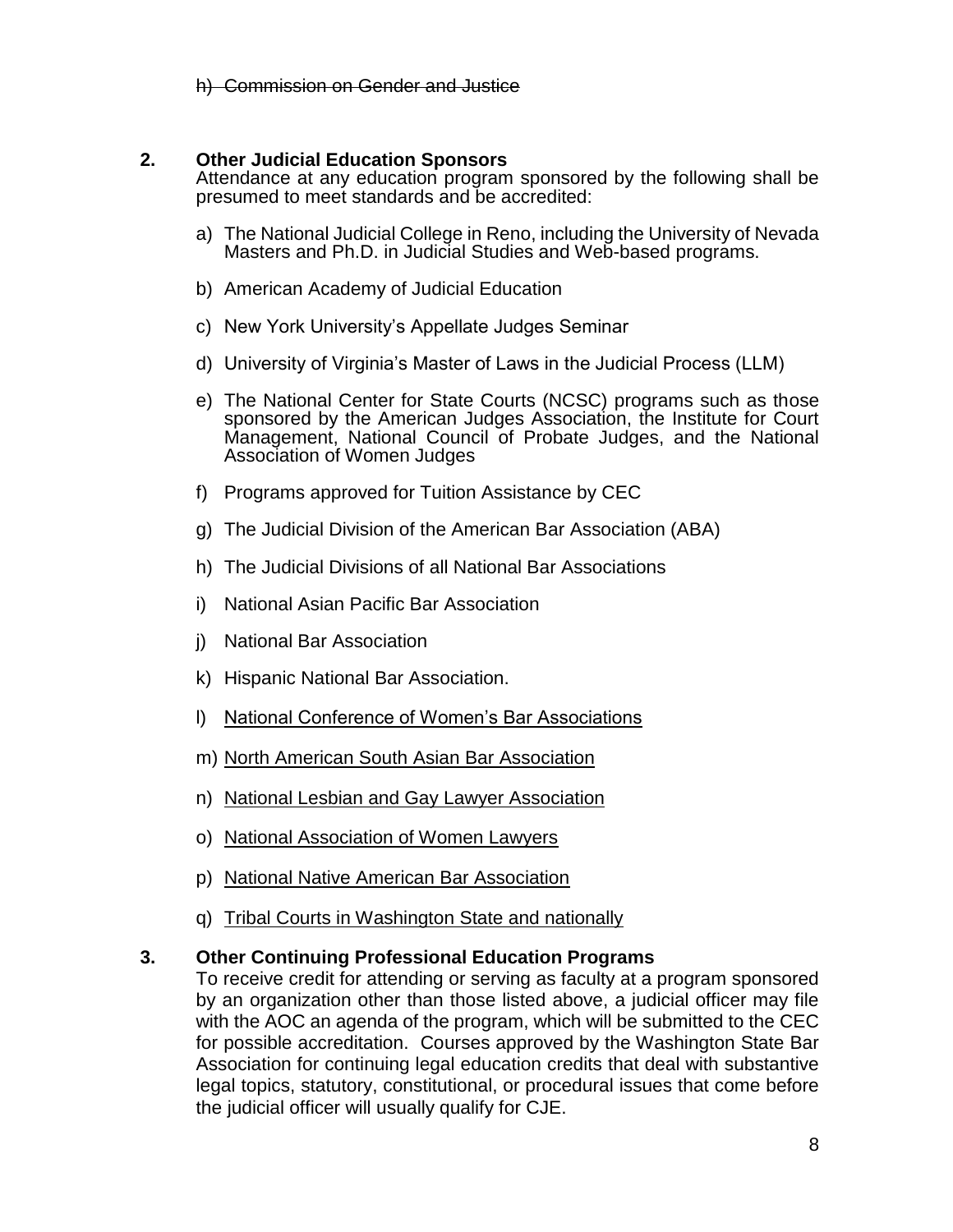## **4. Basis for Accreditation of Courses**

Courses will be approved based upon their content. An approved course shall have significant intellectual or practical content relating to the duties of the judicial officer.

**Definitions**. The course shall constitute an organized program of learning dealing with matters directly relating to the judicial officer's duties, including but not limited to substantive legal topics, statutory, constitutional and procedural issues that come before

- a) The judicial officer, judicial ethics or professionalism, anti-bias and diversity training, and substance abuse prevention training.
- b) **Factors in Evaluating.** Factors which should be considered in evaluating a course include:
	- 1) The topic, depth, and skill level of the material.
	- 2) The level of practical and/or academic experience or expertise of the presenters or faculty.
	- 3) The intended audience.
	- 4) The quality of the written, electronic, or presentation materials, which should be of high quality, readable, carefully prepared and distributed to all attendees at or before the course is presented.

## **5. Programs That Do Not Qualify**

The following activities will not qualify for CJE credit:

- a) Continuing Professional Education courses that do **not** relate to substantive legal topics, **DEI**, or ethics, statutory, constitutional or procedural issues that come before the judicial officer when performing his or her their specific judicial duties.
- b) Teaching a legal subject to non-lawyers in an activity or course that would not qualify those attending for CJE/CLE credit.
- c) Jury duty.
- d) Judging or participating in law school or mock trial competitions.
- e) Serving on professional (judicial or legal) committees/associations.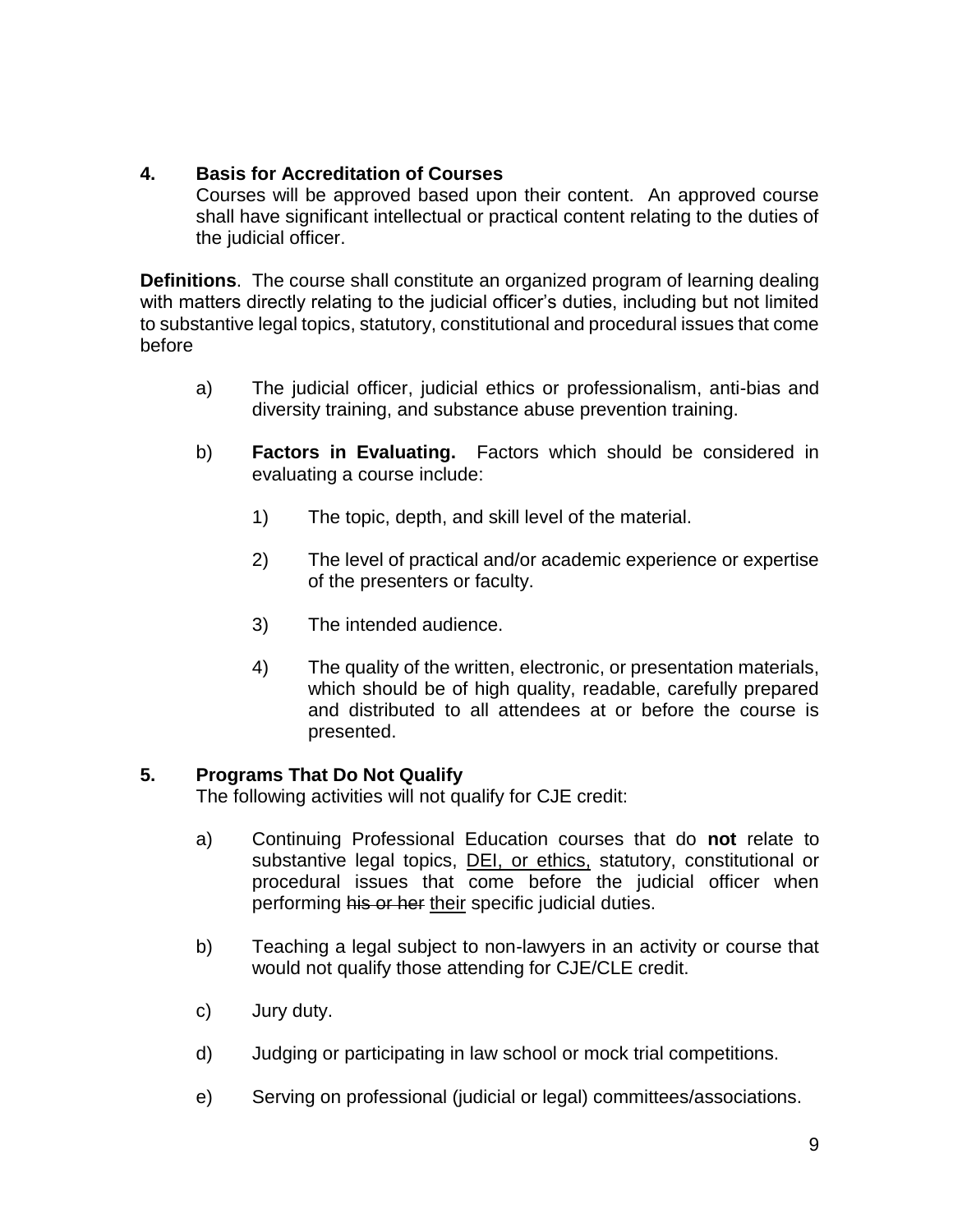## **6. Appeals**

A judicial officer may appeal the denial of program accreditation by the CEC. The appeal may be in the form of a letter addressed to the Chair of the BJA that outlines the basis for the judicial officer's request. The Chair of the BJA shall notify the judicial officer in writing of its decision to sustain or overrule the decision of the CEC.

## **Section 4: Responsibilities**

#### **1. Sponsors of Accredited Programs**

It is the responsibility of the Washington State judicial branch sponsors of a judicial education program to report judicial officer attendance and credits for all approved CJE courses to the AOC.

## **2. Individuals**

- a) It is the responsibility of **individual judicial officers** to file a report of their attendance when it is less than the full program provided, for programs sponsored by Washington State Judicial Branch entities.
- b) It is the responsibility of the judicial officer to request accreditation for attendance for programs of other judicial educational sponsors (see Section 4.2. list of sponsors).
- c) It is the responsibility of the **individual judicial officers** to submit requests for accreditation for other continuing professional education programs, credit for teaching, published judicial legal writing, or selfstudy to the AOC which shall present those to the CEC for review and determination.

#### **3. Deadline**

Absent exigent circumstances, sponsors and individual judicial officers must report attendance within 30 days after completion of a CJE activity.

#### **Section 5: Certification**

#### **1. Compliance**

The AOC will send out a reminder of the end-of-the-year reporting requirement via judicial officers Listservs each year in August. The AOC will provide a progress report to every judicial officer of the programs they have attended during the previous calendar year by January 1. After reviewing that progress report, judicial officers must either:

- a) Confirm it as an accurate record of their progress toward compliance with the rule, or;
- b) Provide additional information on programs attended with accompanying documentation and;